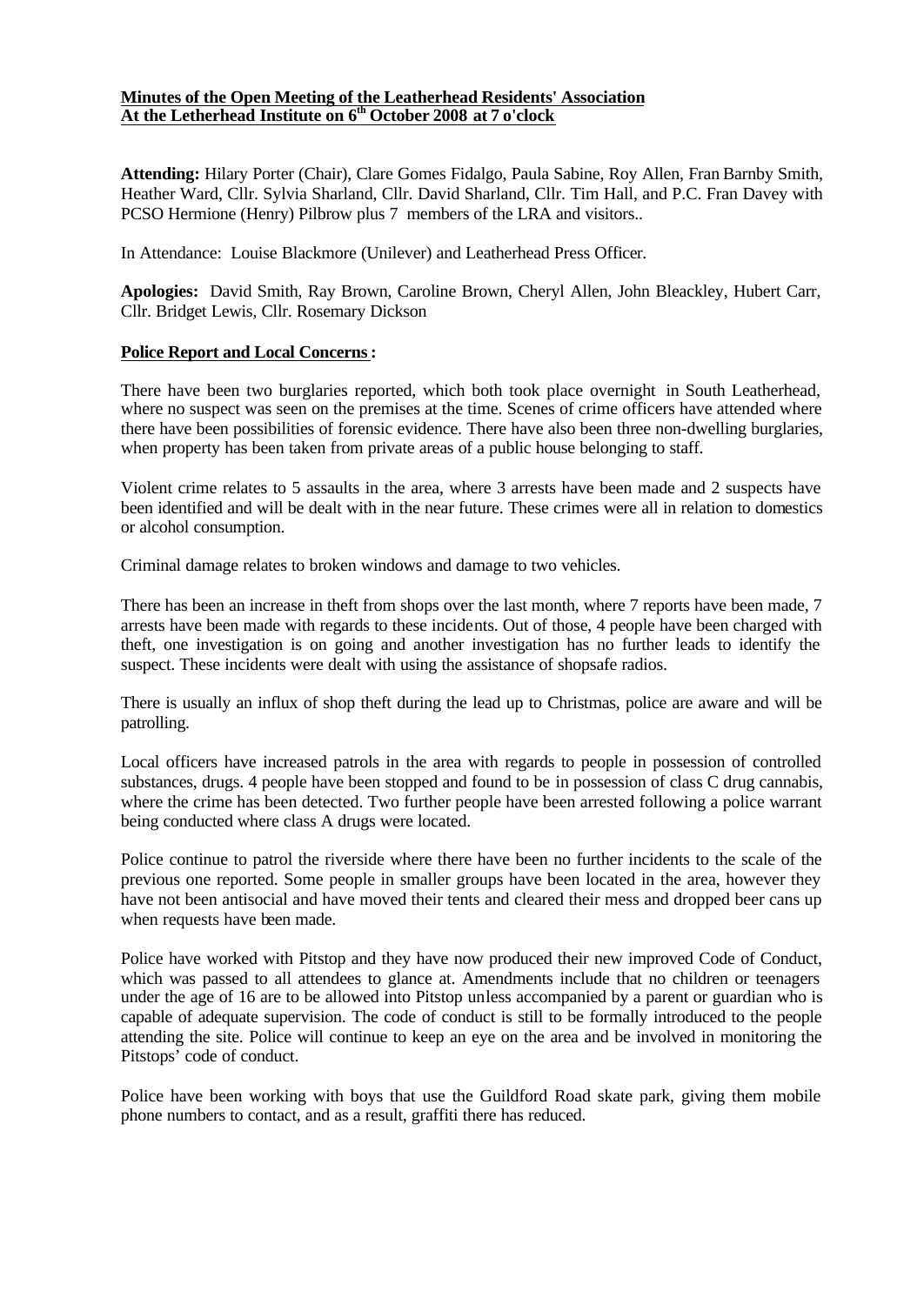### **Knoll Roundabout**

At Knoll Roundabout 4 people have reported 6 incidents of drivers cutting up onto the pavement in mornings. Police are aware of the problems on this roundabout and will make it a priority to patrol the area at busy times.

Sally Edwards has been campaigning for improvements to the Knoll Roundabout to make it safer, and addressed all attendees on her frustration at the lack of progress on this. She informed that it seems not to be a council priority due to lack of funding, despite her estimate of it costing no more than £40,000. She put forwards three suggested improvements; putting in red anti-skid surfaces on roundabout entrances, the reduction of three lanes into two, and installing high kerbs or barriers where vehicles frequently mount the kerbs. She has had much support, including from the council, police and the Leatherhead Residents' Association, as many residents have had their own experiences of danger in crossing this busy junction. The application for improvements has not been rejected, it has been an issue of funding, taking into account other proposed works and improvements throughout Mole Valley and Surrey, although she believes that various funds could be available for this project. She is also concerned that if nothing is done, a serious of even fatal incident could occur before there is any action.

The Councillors present were asked whether they were in support of this campaign and where money for this could come from.

Cllr. Tim Hall replied that the section 106 money is linked to the North side of Leatherhead and some is already allocated, such as in the Randalls Road/Station Approach improvements, with assistance from Unilever. The Plough Roundabout has also already been assessed as a priority, due to severe flooding outside the Plough Pub, resulting in school children having to go out into the road, and £40,000 has been set aside for dealing with the drainage problem within the next couple of months. He believed that Highway Engineers thought that installing higher curbs would only be a temporary solution, and a more comprehensive scheme was needed. He also felt that a reduction of lanes would cause severe gridlock.

Cllr. David Sharland informed everyone that they have to deal with issues covering the whole of Mole Valley and have to look at the wider picture, so money is limited. They have to compare the associated dangers and prioritise.

Cllr. Tim Hall added that it might be possible to get this into next years' budget, but currently the plan is not comprehensive enough and needs more work. Long term, he agreed with Roy Allen, that the roundabout needs re-alignment.

Sally Edwards responded that Andrew Leech, an engineering contractor for Surrey Highways is in support of a reduction to two lanes, and that a third was put to show funnelling of traffic only. She also felt that there really needs to be first a short-term solution, whilst parallel planning and introducing long term solutions as well. She also noted that the high kerb on the other side of the roundabout does appear to work.

**It was agreed** that putting up bollards in the problem kerb area would be cheaper than going ahead with all of the current proposed suggestions and would be a good short term

fix. Cllr. David Sharland agreed to talk to the council on Tuesday  $7<sup>h</sup>$  October about this. Cllr. Tim Hall said that he would look into the possibility of trying temporary bollards to deduce the lanes to see the effect on the traffic before considering a permanent lane decrease. However, timescales on this depend on the engineers and financial budgets, but at least investigation is underway.

Poppy Fox informed the Councillors and Police that she has a mobility scooter, which she uses to cross the Knoll Roundabout from Leatherhead to Ashtead. She finds the pavement to be too windy and narrow at places and some of the uneven grass verges almost tip her up. Therefore she has to go on the road, which is very dangerous. She believes that a wider, more even pavement is needed, with higher kerbs and dropped sections to cross. On a recent journey a driver who was using a mobile phone in their vehicle almost ran her over. PC Fran Davey suggested that she could take number plates and report any further incidents to the Police. Unfortunately the current pedestrian bridge crossing has steps. This was flagged up as an issue for the access group and Leatherhead Area Partnership. Cllr.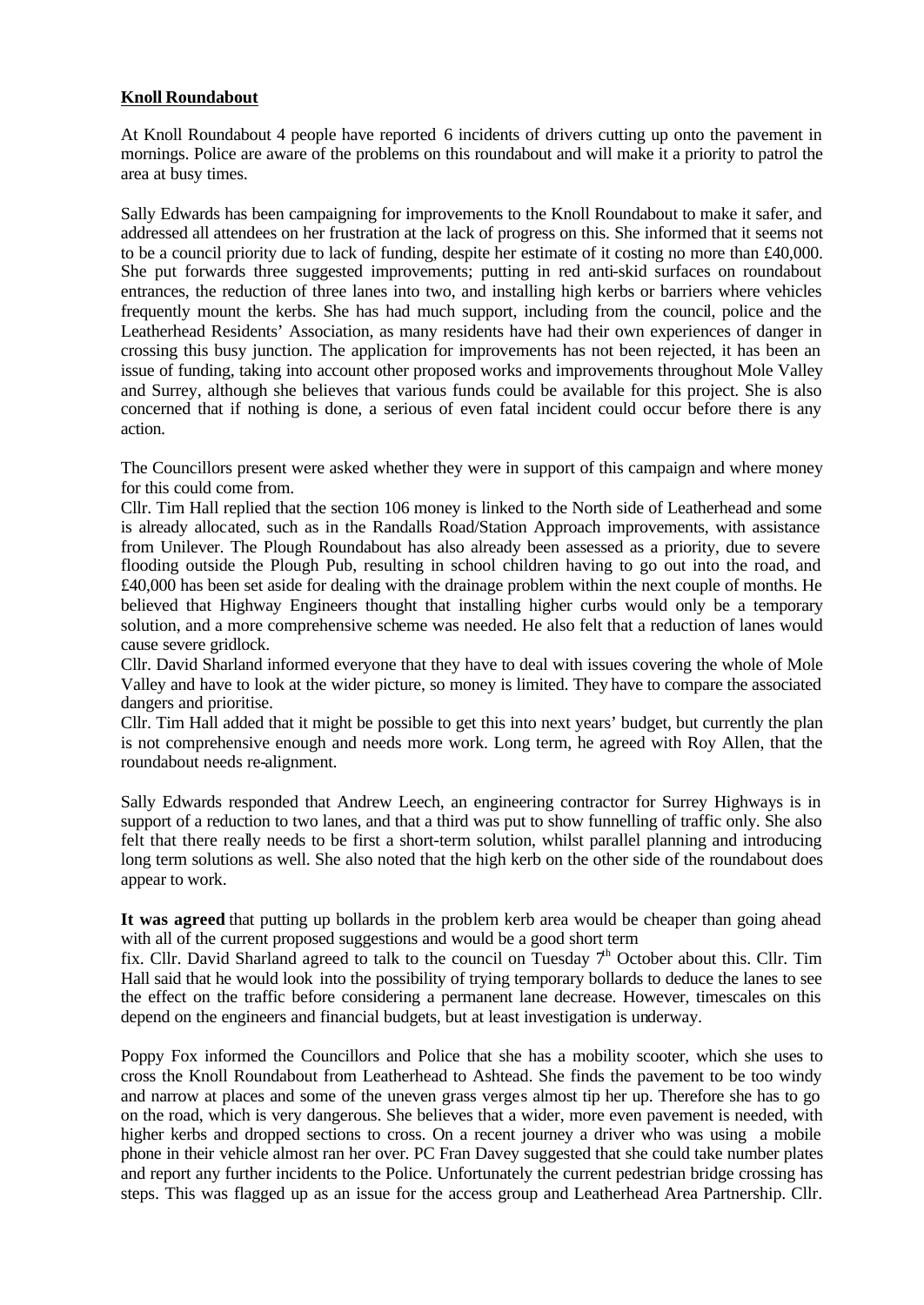David Sharland was concerned about the driving of a scooter on these roads, although he admired her independence. The Police advised her to wear high visibility or fluorescent clothing at all times when travelling in her mobility scooter.

Cllr. Tim Hall reported on a recent meeting with local residents in the vicinity of Fortyfoot Road about parking problems. A small working group was created and it had been agreed that being an unadopted road, they would put their own no parking markings in place.

### **Police will concentrate their patrols on Epsom Road and the Knoll Roundabout, and the shops in the lead up to Christmas**.

# **Minutes of the last meeting held on 1st September 2008**

Amendment: Heather Ward said the minute that the Leatherhead Area Partnership would "report concerning consultation on a new project", should read "report concerning a new project".

### **Planning**

Roy Allen reported no major issues. Observations on the local area had been requested by the MVDC Planning Department.

Bus Stop for Windfield: The Company Secretary for Windfield Leaseholders had request that the Leatherhead Residents Association conduct a questionnaire for Windfield and surrounding residents.

**Town Centre Forum** Hilary Porter advised that the proposal that Leatherhead should introduce an Awards Scheme for Leatherhead Architecture, as currently in place in Dorking had been referred to the Leatherhead Area Partnership, This had originally been proposed to the Leatherhead Healthcheck and the Leatherhead Society three years before and was now again mentioned through the Leatherhead Area Partnership for the Leatherhead Residents' Association to discuss, as this would take an interest in plans that aesthetically improve the area.

## **Unilever**

Unilever have been doing research into integrating and developing a community programme and their officer concerned Louise Blackmore had attended the meeting.

Concern was expressed regarding the worsening of the traffic overload. It is understood that buses have been put in place for employees to travel from Crawley, Kingston and Walton, and also for lunch times in association other Leatherhead-based companies. The company are trying to reduce the amount of 95 commuters so are incorporating flexible working hours and staff working from home where possible. The moving date is  $10<sup>th</sup>$  November, with more staff coming each Monday of the month afterwards. As an ex-Unilever employee, Roy Allen mentioned that he was concerned that 3 productive offices with a wide catchment area have been closed, and that the substitute location is based in Leatherhead at some distance from the train station.

It was asked if the company had been invited to consider investing in or sponsoring the Knoll Roundabout. Cllr. David Sharland advised that the Section 106 money given by the Company had, been discussed with the Company and allocated to areas close the new building. Parking solutions have been found temporarily by car parking spaces being allocated on a temporary basis for the next 18 months for Unilever staff at Pakesham Golf Club, Bourne Hall, Randalls Road, Leatherhead Leisure Centre and Fetcham Football Club. \Parking spaces will have to be booked in advance by employees through Unilever. Clare Gomes Fidalgo asked if any suggested route for employees who choose to drive to Leatherhead from Crawley and previous sites has been issued or if there has been any discussion with the council about such planned routes. It was agreed to invite further representation from Unilever.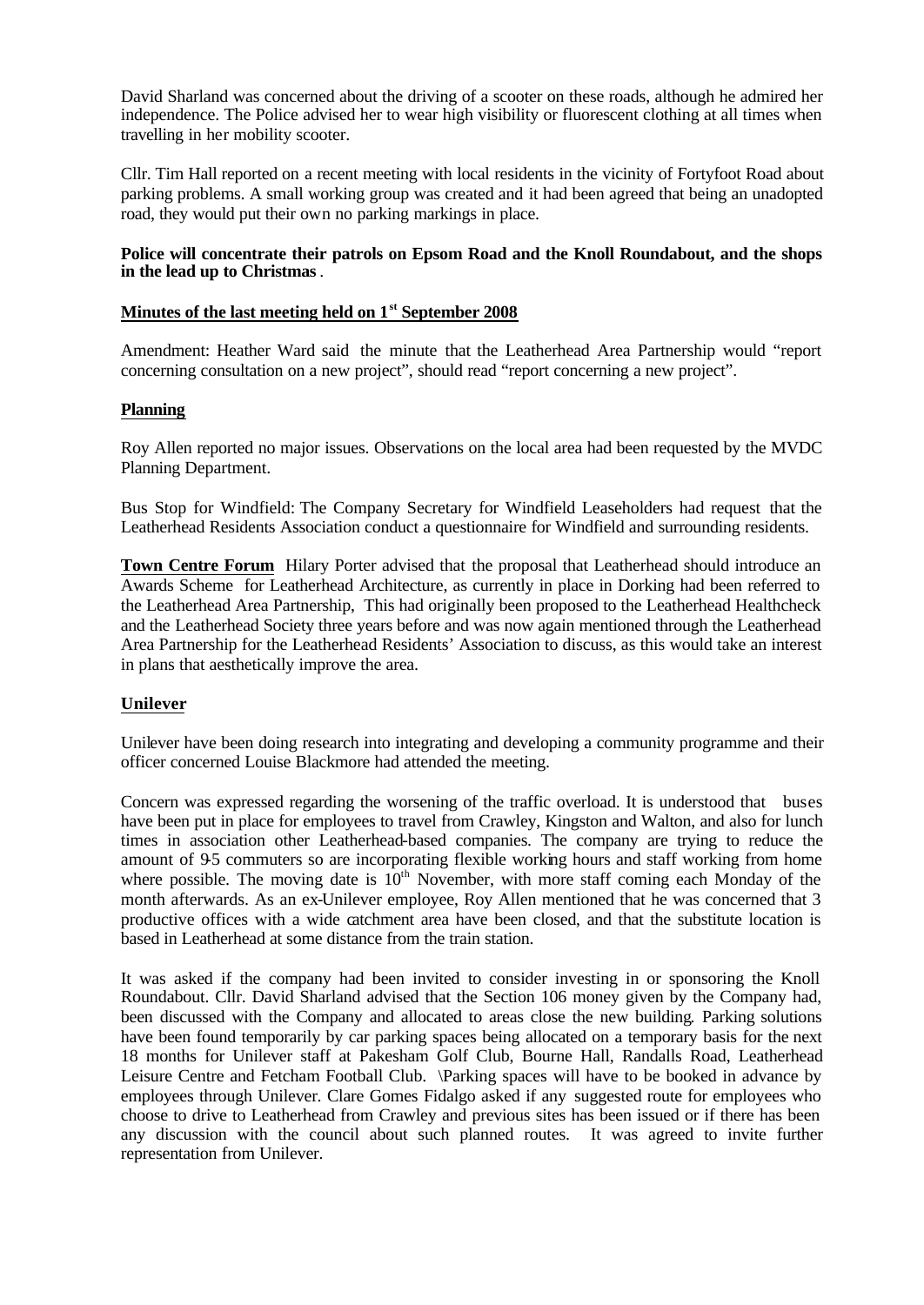### **Ashtead & Leatherhead Forum Report**

The last meeting was held at the Letherhead Institute on Monday 8<sup>th</sup> September at 7pm and was well attended. The first issue discussed was a Partial Review and PowerPoint presentation of the South East Plan by the Regional Assembly to consider the proposals for the number of pitches for gypsies, travellers and travelling showpeople in Mole Valley by the Council's Planning and Policy Manager, Jack Straw. This was followed by a Surrey PCT presentation and hospital update to consider future hospital and medical care and provision in the Ashtead and Leatherhead area, by Jill King and Wendy Lockwood. Attendees were informed that Epsom will probably be downsized, but plans are still up in the air, and Adrian White might invest in Epsom Hospital. A lot of money has gone into improvements to St. Helier hospital. There is some interest in expanding the Leatherhead Hospital site, with expanding car parking and possible GP relocation. Services should continue to some extent at Epsom and Leatherhead. There was then an update from Jean Pearson, Portfolio Holder on Environment & Sustainability. She discussed improving streets and cleanliness of local towns, such as the Council's chewing gum campaign, where a full cleaning of Leatherhead High Street was undertaken on f<sup>t</sup>-3<sup>rd</sup> September and the road was closed for proper cleaning. She also discussed reduction of the districts' Carbon Footprint, including reducing CO2 emissions and encouraging the use of shared driving and use of public transport, which sparked a debate on the infrequency and current limitations in local bus services.

The next meeting will take place in Ashtead on  $26<sup>th</sup>$  January 2009 at 7.30pm, and again in Leatherhead on 22nd April 2009 at 7.30pm.

### **Ashtead Residents' Association - Hopper Buses**

On Friday 12<sup>th</sup> September at 2.30pm at Ashtead Peace Memorial Hall a meeting was held to discuss Hopper Buses in our area. There was a Chobham presentation on the implementation of Hopper Buses from Chobham to Woking in peak periods. It is locally controlled public transport in-between bus services, with the support from Surrey County Council. The meeting was to look at using this model and implement it for the Ashtead area, possibly also to use for youth transport to other areas and for elderly trips to the local hospitals. Our dial-a-ride buses are classed as buses so cannot be used. We would need to register all possible roads under Section 19 and organise all tickets to be paid for in advance, to establish membership of the scheme. The outcome would be a reduction in traffic, a saving on local daily car park charges, pressure on the voluntary car scheme and taxi fares. There is a real interest from Ashtead, especially as their train station car park is always full.

Representatives from Leatherhead, Bookham and Fetcham residents Associations had attended The meeting and were enthusiastic about considering following up the possibility of similar schemes in their own areas.

### **Environment**

There has been a proposal from the Green Mole Valley Forum to make Mole Valley a transition area. (speaker to be invited).

**Big Tidy Up**: The North Leatherhead Community Safety Group organised a Litter Pick place on Saturday 13<sup>th</sup> September at 10am. This focussed on problem areas such as the footpath and underpass from Leatherhead Train Station to Kingston Road and worked well. Residents for South Leatherhead, would be invited to suggest their own areas of concern for future action. In the hope of reintroducing the previous twice yearly organised litter pick This idea to be discussed with Steve Strickland and Patrick McCord, maybe as guest speakers in future meetings.

**Climate Change** : the Every Action Counts programme encourages 5 areas to work on; caring for your area, travelling wisely, saving energy, shopping ethically, and saving our resources by recycling. The MVDC food waste recycling test scheme has been successful and Cllr. David Sharland informed that more properties in the area are to be bought into this scheme.